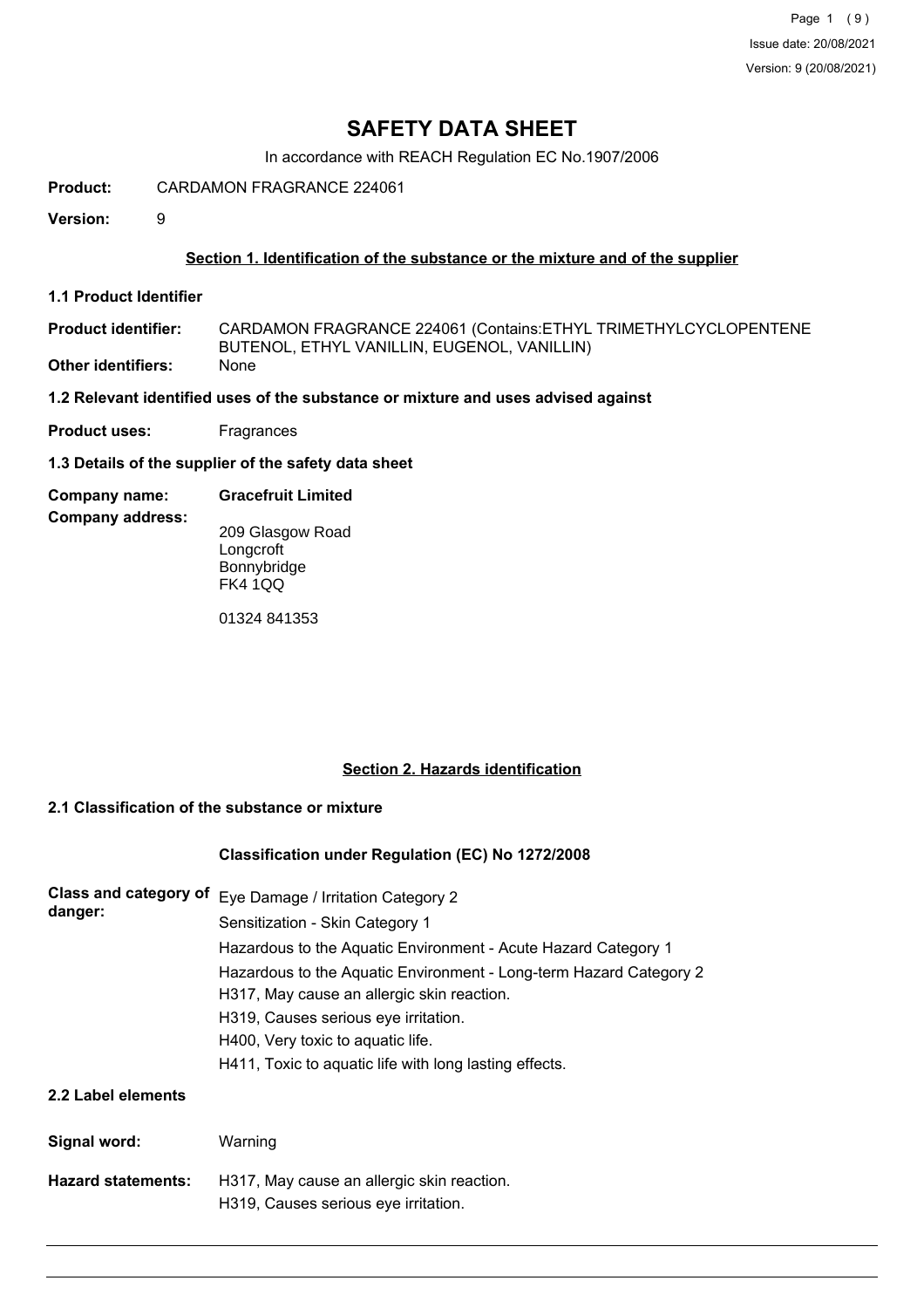Page 2 (9) Issue date: 20/08/2021 Version: 9 (20/08/2021)

# **SAFETY DATA SHEET**

In accordance with REACH Regulation EC No.1907/2006

| Product:                            | CARDAMON FRAGRANCE 224061                                                                                                                                                                                                                                                                                                                                                                                                                                                                                                                                                                                                                                                                                                                                                                                                                                               |  |  |
|-------------------------------------|-------------------------------------------------------------------------------------------------------------------------------------------------------------------------------------------------------------------------------------------------------------------------------------------------------------------------------------------------------------------------------------------------------------------------------------------------------------------------------------------------------------------------------------------------------------------------------------------------------------------------------------------------------------------------------------------------------------------------------------------------------------------------------------------------------------------------------------------------------------------------|--|--|
| Version:                            | 9                                                                                                                                                                                                                                                                                                                                                                                                                                                                                                                                                                                                                                                                                                                                                                                                                                                                       |  |  |
|                                     | H400, Very toxic to aquatic life.<br>H411, Toxic to aquatic life with long lasting effects.                                                                                                                                                                                                                                                                                                                                                                                                                                                                                                                                                                                                                                                                                                                                                                             |  |  |
| Supplemental<br>Information:        | EUH208, Contains BETA-CARYOPHYLLENE, CINNAMAL, CINNAMONITRILE, COUMARIN,<br>ISOEUGENOL. May produce an allergic reaction.                                                                                                                                                                                                                                                                                                                                                                                                                                                                                                                                                                                                                                                                                                                                               |  |  |
| <b>Precautionary</b><br>statements: | P261, Avoid breathing vapour or dust.<br>P264, Wash hands and other contacted skin thoroughly after handling.<br>P272, Contaminated work clothing should not be allowed out of the workplace.<br>P273, Avoid release to the environment.<br>P280, Wear protective gloves/eye protection/face protection.<br>P302/352, IF ON SKIN: Wash with plenty of soap and water.<br>P305/351/338, IF IN EYES: Rinse cautiously with water for several minutes. Remove contact<br>lenses, if present and easy to do. Continue rinsing.<br>P333/313, If skin irritation or rash occurs: Get medical advice/attention.<br>P337/313, If eye irritation persists: Get medical advice/attention.<br>P363, Wash contaminated clothing before reuse.<br>P391, Collect spillage.<br>P501, Dispose of contents/container to approved disposal site, in accordance with local<br>regulations. |  |  |
| Pictograms:                         |                                                                                                                                                                                                                                                                                                                                                                                                                                                                                                                                                                                                                                                                                                                                                                                                                                                                         |  |  |

**Other hazards:** Hydrocarbon Concentration %: 0.468%

# **Section 3. Composition / information on ingredients**

#### **3.2 Mixtures**

## **Contains:**

| <b>Name</b>                                                        | <b>CAS</b>                            | EC        | <b>REACH Registration</b><br>No. | $\%$      | <b>Classification for</b><br>(CLP) 1272/2008 |
|--------------------------------------------------------------------|---------------------------------------|-----------|----------------------------------|-----------|----------------------------------------------|
| <b>IBENZYL BENZOATE</b>                                            | 120-51-4                              | 204-402-9 |                                  | 20-<50%   | ATO 4-EH A1-EH C2:<br>H302-H400-H411,-       |
| <b>IETHYL VANILLIN</b>                                             | 121-32-4                              | 204-464-7 |                                  | 5-<10%    | <b>IEDI 2:H319.-</b>                         |
| <b>VANILLIN</b>                                                    | 121-33-5                              | 204-465-2 |                                  | 5-<10%    | EDI 2:H319.-                                 |
| <b>IETHYL</b><br><b>ITRIMETHYLCYCLOPE</b><br><b>INTENE BUTENOL</b> | 106185-75-5, 701-122-3,<br>28219-61-6 | 248-908-8 | 01-2119529224-45-xxxx            | $5 - 10%$ | <b>IEDI 2-EH C2:H319-</b><br>IH411.-         |
| <b>JANISALDEHYDE</b>                                               | 123-11-5                              | 204-602-6 |                                  | $1 - 5%$  | EH C3:H412 .-                                |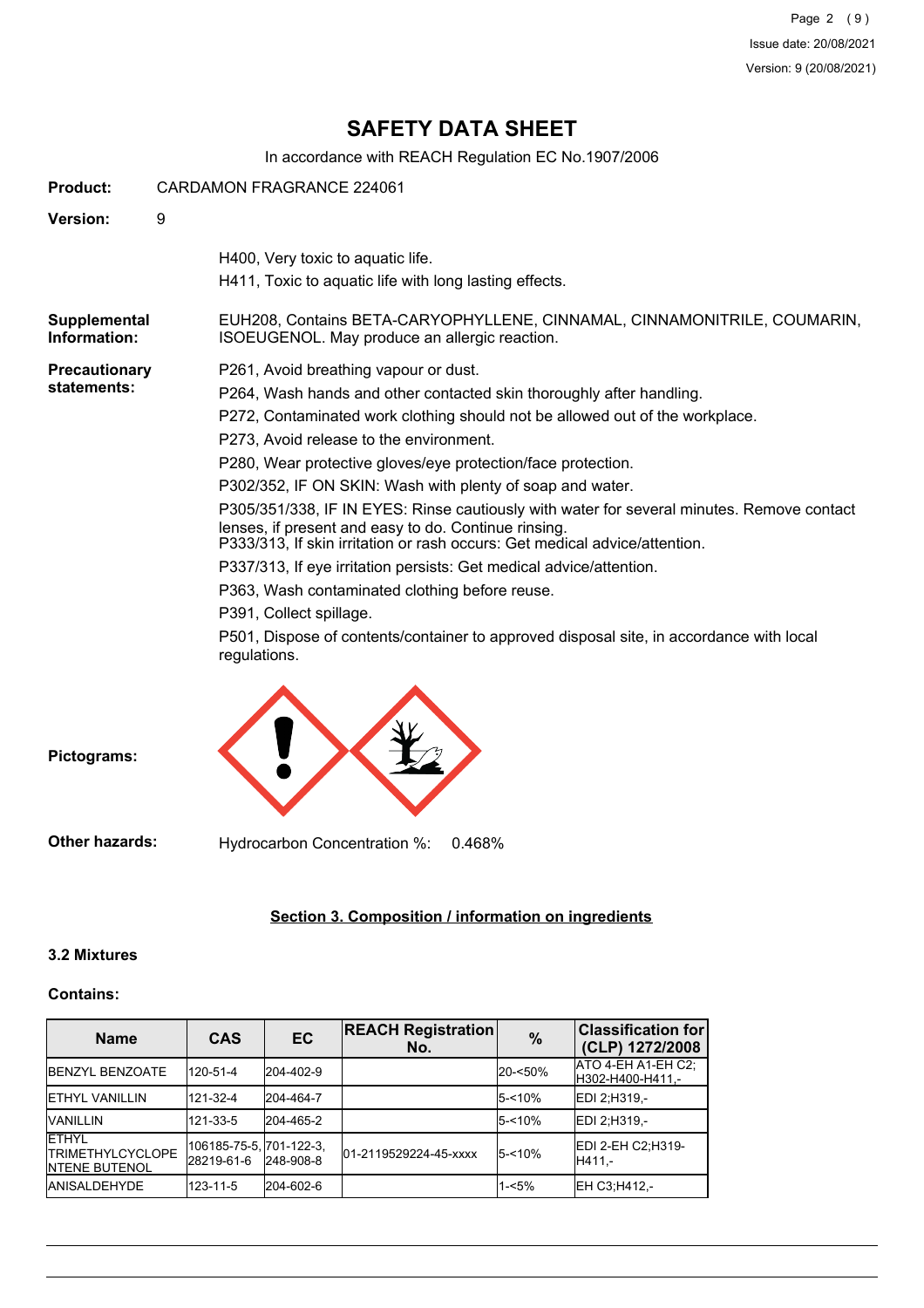# **SAFETY DATA SHEET**

In accordance with REACH Regulation EC No.1907/2006

## **Product:** CARDAMON FRAGRANCE 224061

#### **Version:** 9

| 2-METHYL-4-(2,2,3-<br>ITRIMETHYL-3-<br>ICYCLOPENTENYL)-2-<br><b>IBUTEN-1-OL</b> | l28219-60-5             | 248-907-2               | $1 - 5%$    | IEDI 2-EH C2:H319-<br>IH411.-                          |
|---------------------------------------------------------------------------------|-------------------------|-------------------------|-------------|--------------------------------------------------------|
| <b>IEUGENOL</b>                                                                 | 97-53-0                 | 202-589-1               | $1 - 5%$    | <b>EDI 2-SS 1B;H317-</b><br>IH319.-                    |
| <b>ICOUMARIN</b>                                                                | 91-64-5                 | 202-086-7               | $0.1 - 1\%$ | <b>ATO 4-SS 1B:H302-</b><br>H317.-                     |
| <b>ICINNAMONITRILE</b>                                                          | 1885-38-7.<br>4360-47-8 | 217-552-5.<br>224-441-5 | $0.1 - 1\%$ | ATO 3-ATD 4-ATI 4-SS<br>l1B:H301-H312-H317-<br>IH332.- |
| BETA-<br><b>ICARYOPHYLLENE</b>                                                  | 87-44-5                 | 201-746-1               | $0.1 - 1\%$ | ISS 1B-AH 1-EH C4:<br>H304-H317-H413.-                 |
| <b>ICINNAMAL</b>                                                                | 104-55-2                | 203-213-9               | $< 0.1\%$   | IATD 4-SCI 2-EDI 2-SS<br>1A:H312-H315-H317-<br>H319.-  |

## **Substances with Community workplace exposure limits:**

| <b>Name</b>               | CAS         | ЕC        | $\%$    |
|---------------------------|-------------|-----------|---------|
| <b>IDIETHYL PHTHALATE</b> | 84-66-2     | 201-550-6 | 10-<20% |
| <b>IPROPYLENE GLYCOL</b>  | $ 57-55-6 $ | 200-338-0 | 1-<5%   |

## **Substances that are persistent, bioaccumulative and toxic or very persistent and very bioaccumulative, greater than 0.1%:**

Not Applicable

## **Section 4. First-aid measures**

## **4.1 Description of first aid measures**

IF ON SKIN: Wash with plenty of soap and water.

IF IN EYES: Rinse cautiously with water for several minutes. Remove contact lenses, if present and easy to do. Continue rinsing.

## **4.2 Most important symptoms and effects, both acute and delayed**

May cause an allergic skin reaction.

Causes serious eye irritation.

## **4.3 Indication of any immediate medical attention and special treatment needed**

None expected, see Section 4.1 for further information.

## **SECTION 5: Firefighting measures**

## **5.1 Extinguishing media**

Suitable media: Carbon dioxide, Dry chemical, Foam.

## **5.2 Special hazards arising from the substance or mixture**

In case of fire, may be liberated: Carbon monoxide, Unidentified organic compounds.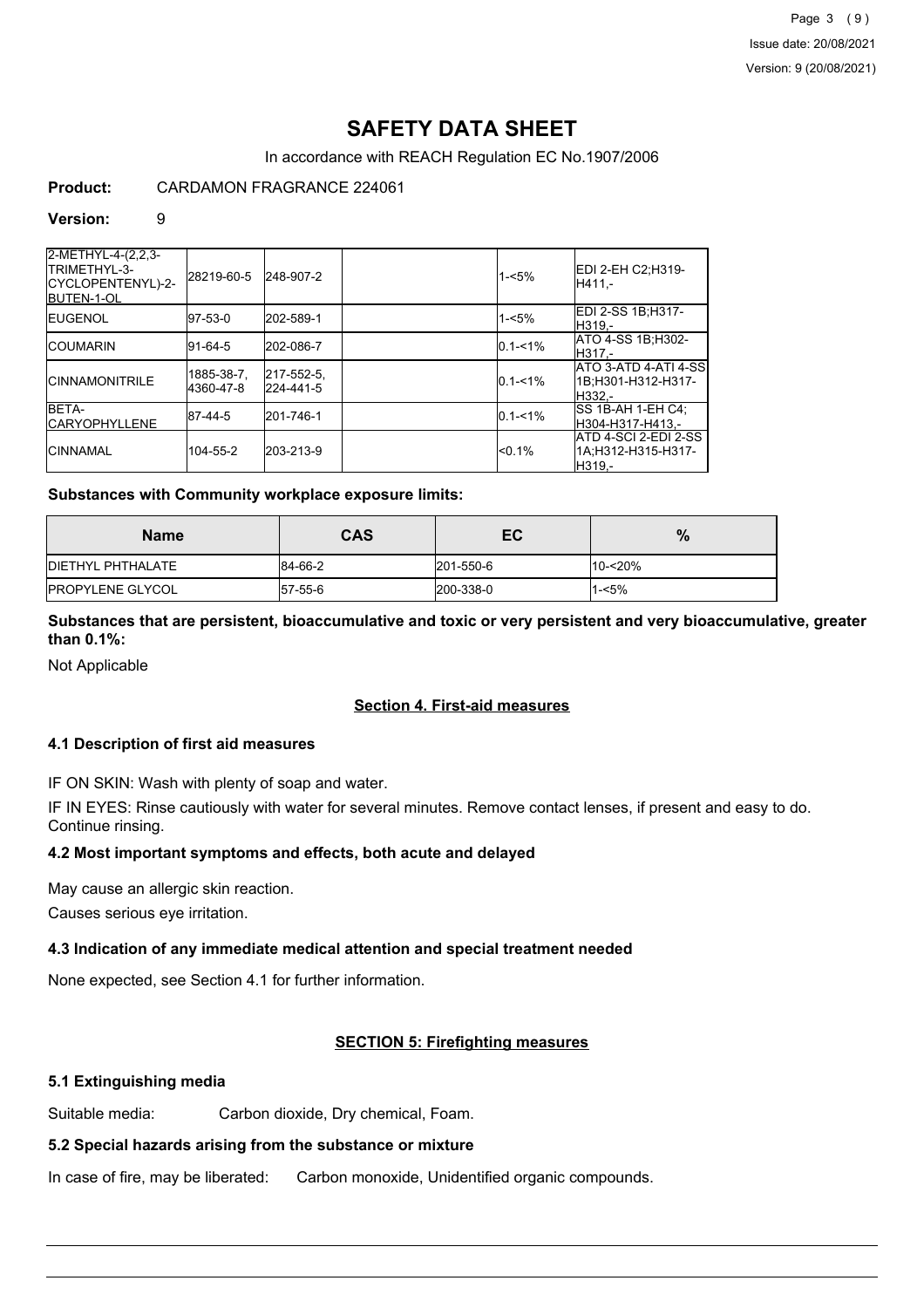Page 4 (9) Issue date: 20/08/2021 Version: 9 (20/08/2021)

# **SAFETY DATA SHEET**

In accordance with REACH Regulation EC No.1907/2006

**Product:** CARDAMON FRAGRANCE 224061

**Version:** 9

## **5.3 Advice for fire fighters:**

In case of insufficient ventilation, wear suitable respiratory equipment.

## **Section 6. Accidental release measures**

#### **6.1 Personal precautions, protective equipment and emergency procedures:**

Avoid inhalation. Avoid contact with skin and eyes. See protective measures under Section 7 and 8.

#### **6.2 Environmental precautions:**

Keep away from drains, surface and ground water, and soil.

#### **6.3 Methods and material for containment and cleaning up:**

Remove ignition sources. Provide adequate ventilation. Avoid excessive inhalation of vapours. Contain spillage immediately by use of sand or inert powder. Dispose of according to local regulations.

#### **6.4 Reference to other sections:**

Also refer to sections 8 and 13.

## **Section 7. Handling and storage**

## **7.1 Precautions for safe handling:**

Keep away from heat, sparks, open flames and hot surfaces. - No smoking. Use personal protective equipment as required. Use in accordance with good manufacturing and industrial hygiene practices. Use in areas with adequate ventilation Do not eat, drink or smoke when using this product.

## **7.2 Conditions for safe storage, including any incompatibilities:**

Store in a well-ventilated place. Keep container tightly closed. Keep cool. Ground/bond container and receiving equipment. Use explosion-proof electrical, ventilating and lighting equipment. Use only non-sparking tools. Take precautionary measures against static discharge.

## **7.3 Specific end use(s):**

Fragrances: Use in accordance with good manufacturing and industrial hygiene practices.

## **Section 8. Exposure controls/personal protection**

## **8.1 Control parameters**

Workplace exposure limits: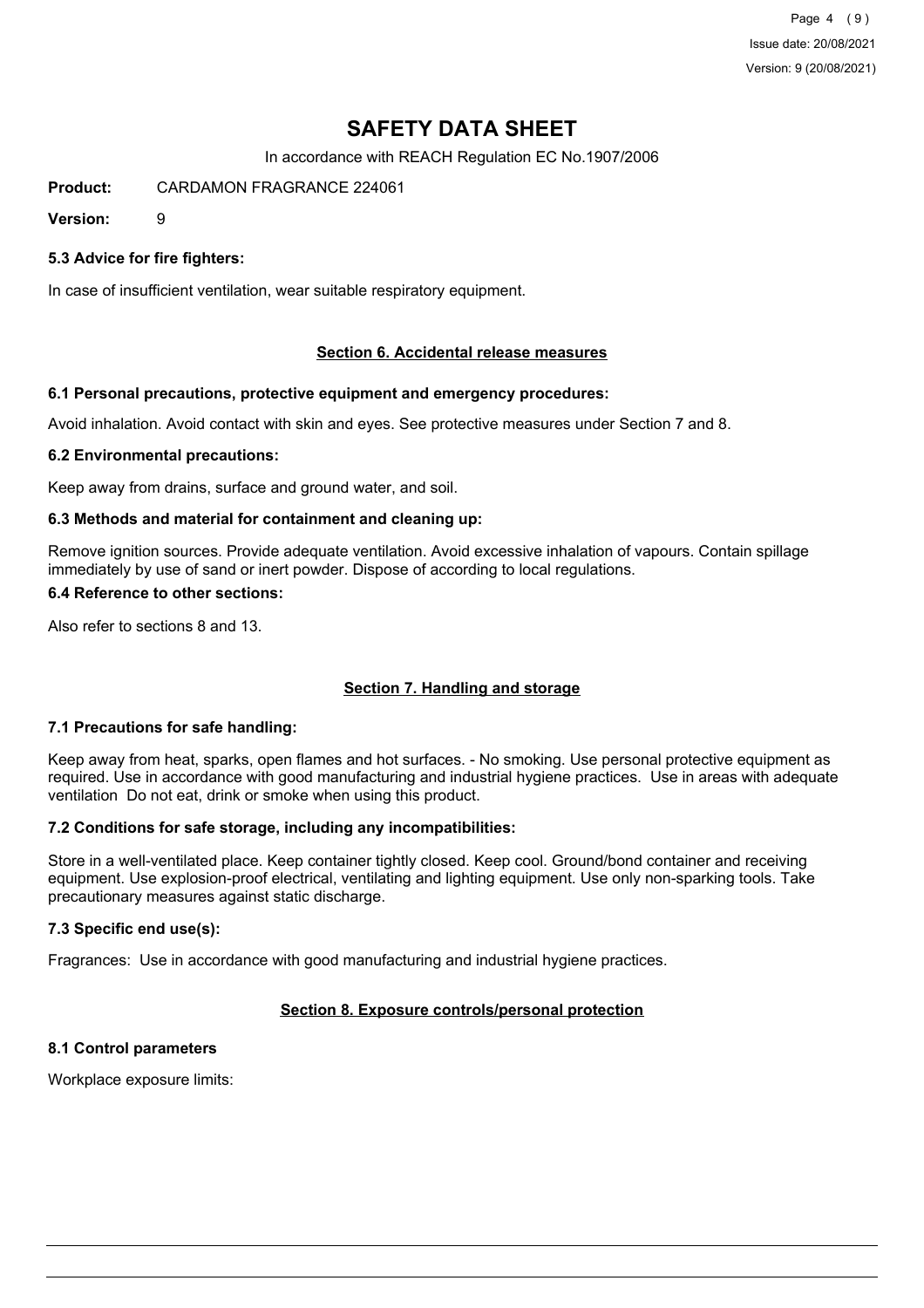# **SAFETY DATA SHEET**

In accordance with REACH Regulation EC No.1907/2006

**Product:** CARDAMON FRAGRANCE 224061

## **Version:** 9

| Ingredient               | <b>CAS</b>  | EC        | <b>Description</b>                                   | Value |
|--------------------------|-------------|-----------|------------------------------------------------------|-------|
| <b>DIETHYL PHTHALATE</b> | 84-66-2     | 201-550-6 | Long-term exposure limit (8-hour<br>TWA) (mg/m3)     | 15    |
|                          |             |           | Short-term exposure limit (15-<br>$ minute)$ (mg/m3) | 10    |
| <b>PROPYLENE GLYCOL</b>  | $ 57-55-6 $ |           | Long-term exposure limit (8-hour<br>TWA) (mg/m3)     | 474   |
|                          |             | 200-338-0 | Long-term exposure limit (8-hour<br>TWA) (ppm)       | 150   |

## **8.2 Exposure Controls**

## **Eye / Skin Protection**

Wear protective gloves/eye protection/face protection

## **Respiratory Protection**

Ensure adequate and ongoing ventilation is maintained in order to prevent build up of excessive vapour and to ensure occupational exposure limits are adhered to. If appropriate, and depending on your patterns and volumes of use, the following engineering controls may be required as additional protective measures: a) Isolate mixing rooms and other areas where this material is used or openly handled. Maintain these areas under negative air pressure relative to the rest of the plant. b) Employ the use of Personal protective equipment - an approved, properly fitted respirator with organic vapour cartridges or canisters and particulate filters. c) Use local exhaust ventilation around open tanks and other open sources of potential exposures in order to avoid excessive inhalation, including places where this material is openly weighed or measured. In addition, use general dilution ventilation of the work area to eliminate or reduce possible worker exposures. d) Use closed systems for transferring and processing this material.

Also refer to Sections 2 and 7.

## **Section 9. Physical and chemical properties**

## **9.1 Information on basic physical and chemical properties**

| Appearance:                                   | Clear colourless to pale yellow liquid       |
|-----------------------------------------------|----------------------------------------------|
| Odour:                                        | Not determined                               |
| <b>Odour threshold:</b>                       | Not determined                               |
| pH:                                           | Not determined                               |
| Melting point / freezing point:               | Not determined                               |
| Initial boiling point / range:                | Not determined                               |
| Flash point:                                  | $>$ 100 °C                                   |
| <b>Evaporation rate:</b>                      | Not determined                               |
| Flammability (solid, gas):                    | Not determined                               |
| Upper/lower flammability or explosive limits: | Product does not present an explosion hazard |
| Vapour pressure:                              | 0.01672014 mmHg                              |
| Vapour density:                               | Not determined                               |
| <b>Relative density:</b>                      | 1.1070 - 1.1140                              |
|                                               |                                              |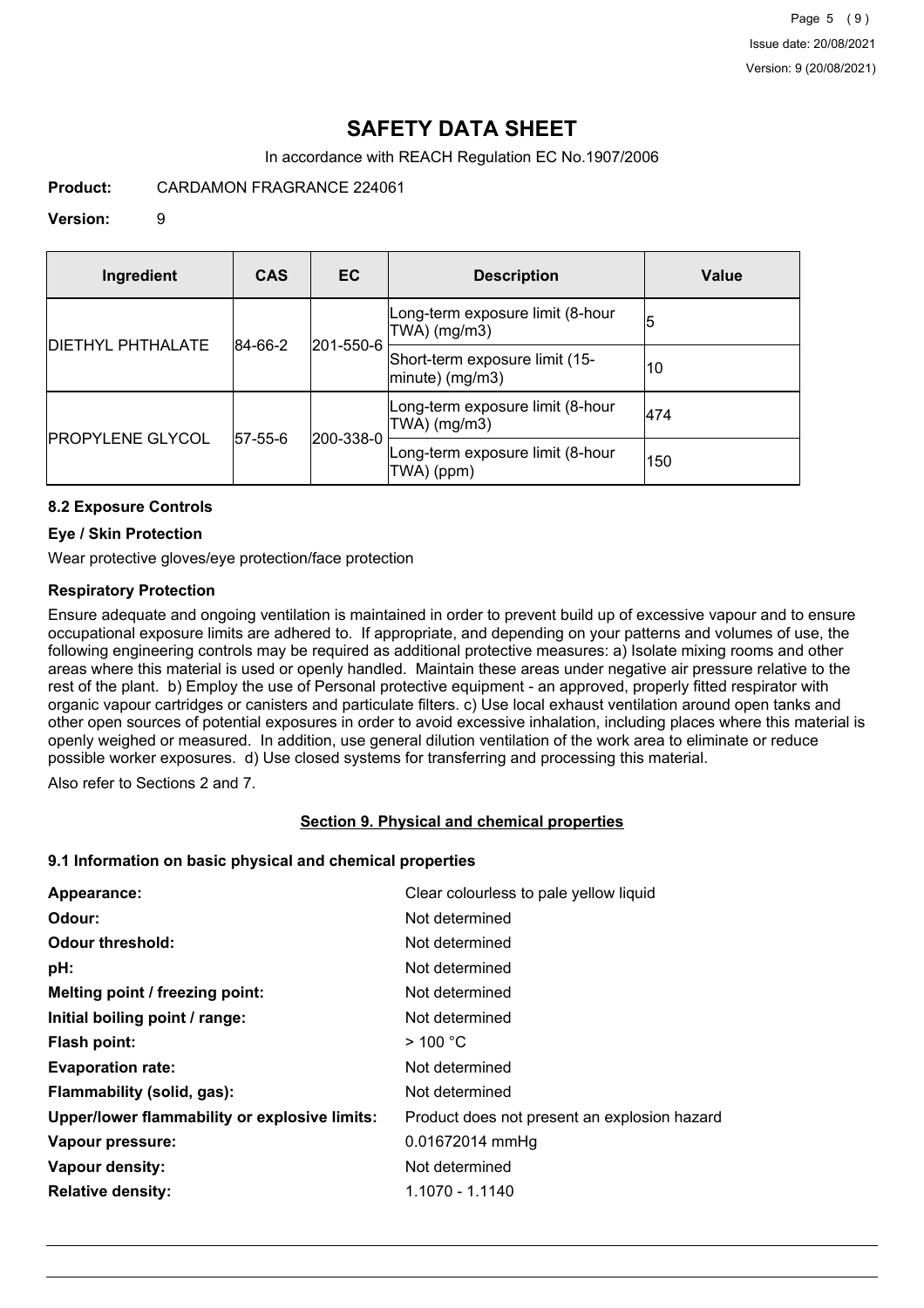Page 6 (9) Issue date: 20/08/2021 Version: 9 (20/08/2021)

# **SAFETY DATA SHEET**

In accordance with REACH Regulation EC No.1907/2006

**Product:** CARDAMON FRAGRANCE 224061

**Version:** 9

| Solubility(ies):                        | Not determined |
|-----------------------------------------|----------------|
| Partition coefficient: n-octanol/water: | Not determined |
| <b>Auto-ignition temperature:</b>       | Not determined |
| Decomposition temperature:              | Not determined |
| <b>Viscosity:</b>                       | Not determined |
| <b>Explosive properties:</b>            | Not expected   |
| <b>Oxidising properties:</b>            | Not expected   |

**9.2 Other information:** None available

## **Section 10. Stability and reactivity**

#### **10.1 Reactivity:**

Presents no significant reactivity hazard, by itself or in contact with water.

#### **10.2 Chemical stability:**

Good stability under normal storage conditions.

## **10.3 Possibility of hazardous reactions:**

Not expected under normal conditions of use.

## **10.4 Conditions to avoid:**

Avoid extreme heat.

## **10.5 Incompatible materials:**

Avoid contact with strong acids, alkalis or oxidising agents.

## **10.6 Hazardous decomposition products:**

Not expected.

## **Section 11. Toxicological information**

## **11.1 Information on toxicological effects**

This mixture has not been tested as a whole for health effects. The health effects have been calculated using the methods outlined in Regulation (EC) No 1272/2008 (CLP).

| <b>Acute Toxicity:</b>                    | Based on available data the classification criteria are not met. |
|-------------------------------------------|------------------------------------------------------------------|
| <b>Acute Toxicity Oral</b>                | 2370                                                             |
| <b>Acute Toxicity Dermal</b>              | >5000                                                            |
| <b>Acute Toxicity Inhalation</b>          | Not Available                                                    |
| <b>Skin corrosion/irritation:</b>         | Based on available data the classification criteria are not met. |
| Serious eye damage/irritation:            | Eye Damage / Irritation Category 2                               |
| <b>Respiratory or skin sensitisation:</b> | Sensitization - Skin Category 1                                  |
| Germ cell mutagenicity:                   | Based on available data the classification criteria are not met. |
| Carcinogenicity:                          | Based on available data the classification criteria are not met. |
| <b>Reproductive toxicity:</b>             | Based on available data the classification criteria are not met. |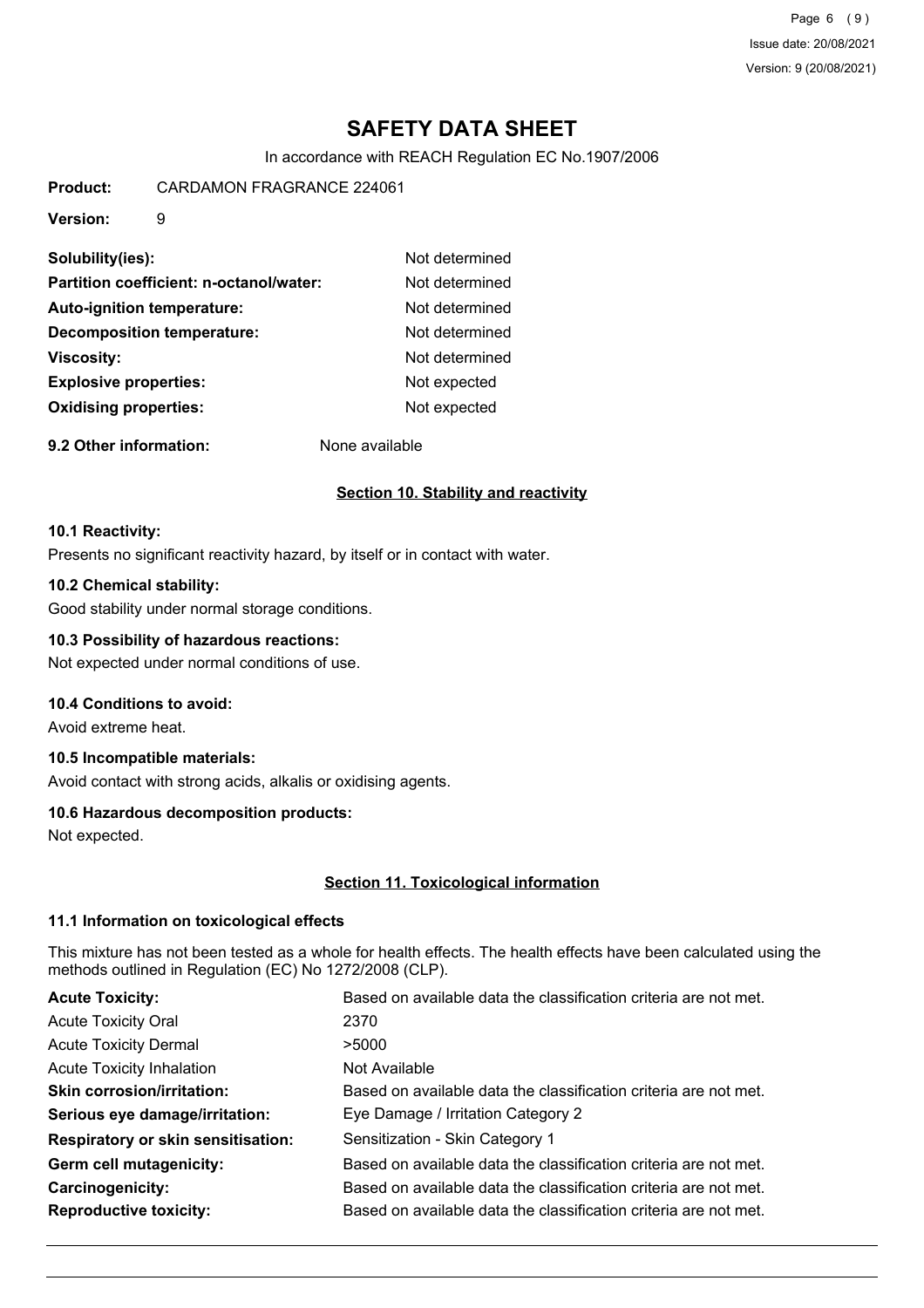Page 7 (9) Issue date: 20/08/2021 Version: 9 (20/08/2021)

# **SAFETY DATA SHEET**

In accordance with REACH Regulation EC No.1907/2006

**Product:** CARDAMON FRAGRANCE 224061

**Version:** 9

| <b>STOT-single exposure:</b>   | Based on available data the classification criteria are not met. |
|--------------------------------|------------------------------------------------------------------|
| <b>STOT-repeated exposure:</b> | Based on available data the classification criteria are not met. |
| <b>Aspiration hazard:</b>      | Based on available data the classification criteria are not met. |

## **Information about hazardous ingredients in the mixture**

| Ingredient              | <b>CAS</b>             | EC                                     | LD50/ATE Oral | LD50/ATE<br>Dermal | LC50/ATE<br><b>Inhalation</b> | <b>LC50</b><br>Route     |
|-------------------------|------------------------|----------------------------------------|---------------|--------------------|-------------------------------|--------------------------|
| <b>IBENZYL BENZOATE</b> | 120-51-4               | $ 204 - 402 - 9 $                      | 1500          | 4000               | <b>Not available</b>          | <b>Not</b><br>lavailable |
| <b>ICINNAMONITRILE</b>  | 1885-38-7<br>4360-47-8 | $ 217 - 552 - 5 $<br>$ 224 - 441 - 5 $ | 100           | 1100               | 1.5                           | <b>IDust/mist</b>        |

Refer to Sections 2 and 3 for additional information.

## **Section 12. Ecological information**

## **12.1 Toxicity:**

Very toxic to aquatic life.

Toxic to aquatic life with long lasting effects.

- **12.2 Persistence and degradability:** Not available
- **12.3 Bioaccumulative potential:** Not available
- **12.4 Mobility in soil:** Not available

## **12.5 Results of PBT and vPvB assessment:**

This substance does not meet the PBT/vPvB criteria of REACH, annex XIII.

**12.6 Other adverse effects:** Not available

## **Section 13. Disposal considerations**

## **13.1 Waste treatment methods:**

Dispose of in accordance with local regulations. Avoid disposing into drainage systems and into the environment. Empty containers should be taken to an approved waste handling site for recycling or disposal.

## **Section 14. Transport information**

| 14.1 UN number:                    | UN3082                                                                                                        |
|------------------------------------|---------------------------------------------------------------------------------------------------------------|
| 14.2 UN Proper Shipping Name:      | ENVIRONMENTALLY HAZARDOUS SUBSTANCE, LIQUID, N.O.S.<br>(BENZYL BENZOATE, ETHYL TRIMETHYLCYCLOPENTENE BUTENOL) |
| 14.3 Transport hazard class(es):   | 9                                                                                                             |
| <b>Sub Risk:</b>                   | -                                                                                                             |
| 14.4. Packing Group:               | Ш                                                                                                             |
| <b>14.5 Environmental hazards:</b> | This is an environmentally hazardous substance.                                                               |
| 14.6 Special precautions for user: | None additional                                                                                               |
|                                    | 14.7 Transport in bulk according to Annex II of MARPOL73/78 and the IBC Code:                                 |
| Not applicable                     |                                                                                                               |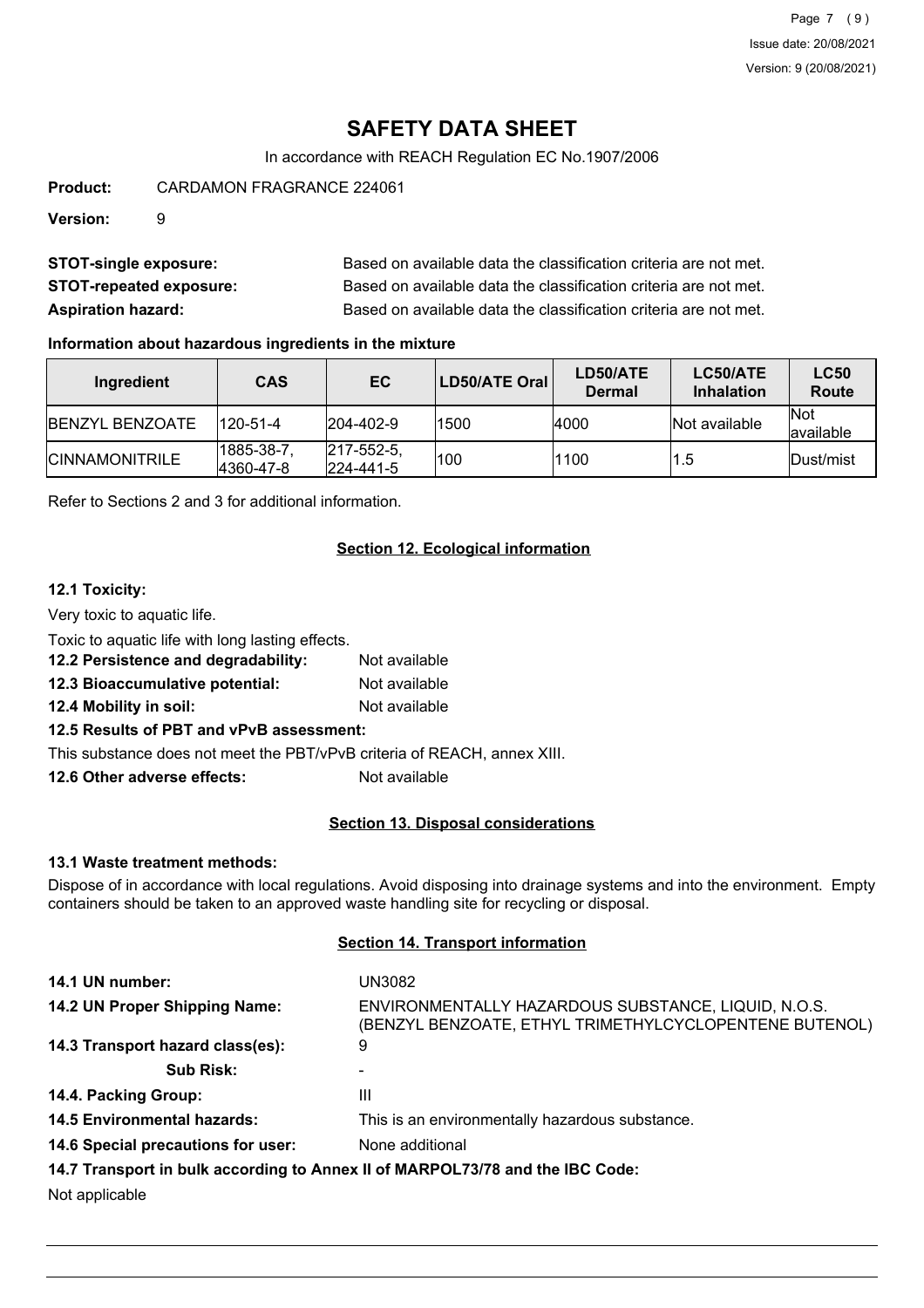Page 8 (9) Issue date: 20/08/2021 Version: 9 (20/08/2021)

# **SAFETY DATA SHEET**

In accordance with REACH Regulation EC No.1907/2006

**Product:** CARDAMON FRAGRANCE 224061

**Version:** 9

## **Section 15. Regulatory information**

## **15.1 Safety, health and environmental regulations/legislation specific for the substance or mixture** None additional

## **15.2 Chemical Safety Assessment**

A Chemical Safety Assessment has not been carried out for this product.

## **Section 16. Other information**

| <b>Concentration % Limits:</b>  | EH A1=52.05% EH C2=44.22% EH C3=4.39% EH C4=41.02% EDI 2=35.<br>62% EDI 2A=35.62% SS 1=52.99% |
|---------------------------------|-----------------------------------------------------------------------------------------------|
| <b>Total Fractional Values:</b> | EH A1=1.92 EH C2=2.26 EH C3=22.79 EH C4=2.44 EDI 2=2.81 EDI<br>2A=2.81 SS 1=1.89              |

## **Key to revisions:**

Classification under Regulation (EC) No 1272/2008 Concentration % Limits Product identifier SECTION 3: Composition/information on ingredients Total Fractional Values

## **Key to abbreviations:**

| <b>Abbreviation</b> | <b>Meaning</b>                                                     |
|---------------------|--------------------------------------------------------------------|
| AH <sub>1</sub>     | Aspiration Hazard Category 1                                       |
| ATD <sub>4</sub>    | Acute Toxicity - Dermal Category 4                                 |
| ATI <sub>4</sub>    | Acute Toxicity - Inhalation Category 4                             |
| ATO <sub>3</sub>    | Acute Toxicity - Oral Category 3                                   |
| ATO 4               | Acute Toxicity - Oral Category 4                                   |
| EDI <sub>2</sub>    | Eye Damage / Irritation Category 2                                 |
| EH A1               | Hazardous to the Aquatic Environment - Acute Hazard Category 1     |
| EH <sub>C2</sub>    | Hazardous to the Aquatic Environment - Long-term Hazard Category 2 |
| EH C <sub>3</sub>   | Hazardous to the Aquatic Environment - Long-term Hazard Category 3 |
| <b>EH C4</b>        | Hazardous to the Aquatic Environment - Long-term Hazard Category 4 |
| H301                | Toxic if swallowed.                                                |
| H302                | Harmful if swallowed.                                              |
| H304                | May be fatal if swallowed and enters airways.                      |
| H312                | Harmful in contact with skin.                                      |
| H315                | Causes skin irritation.                                            |
| H317                | May cause an allergic skin reaction.                               |
| H319                | Causes serious eye irritation.                                     |
| H332                | Harmful if inhaled.                                                |
| H400                | Very toxic to aquatic life.                                        |
| H411                | Toxic to aquatic life with long lasting effects.                   |